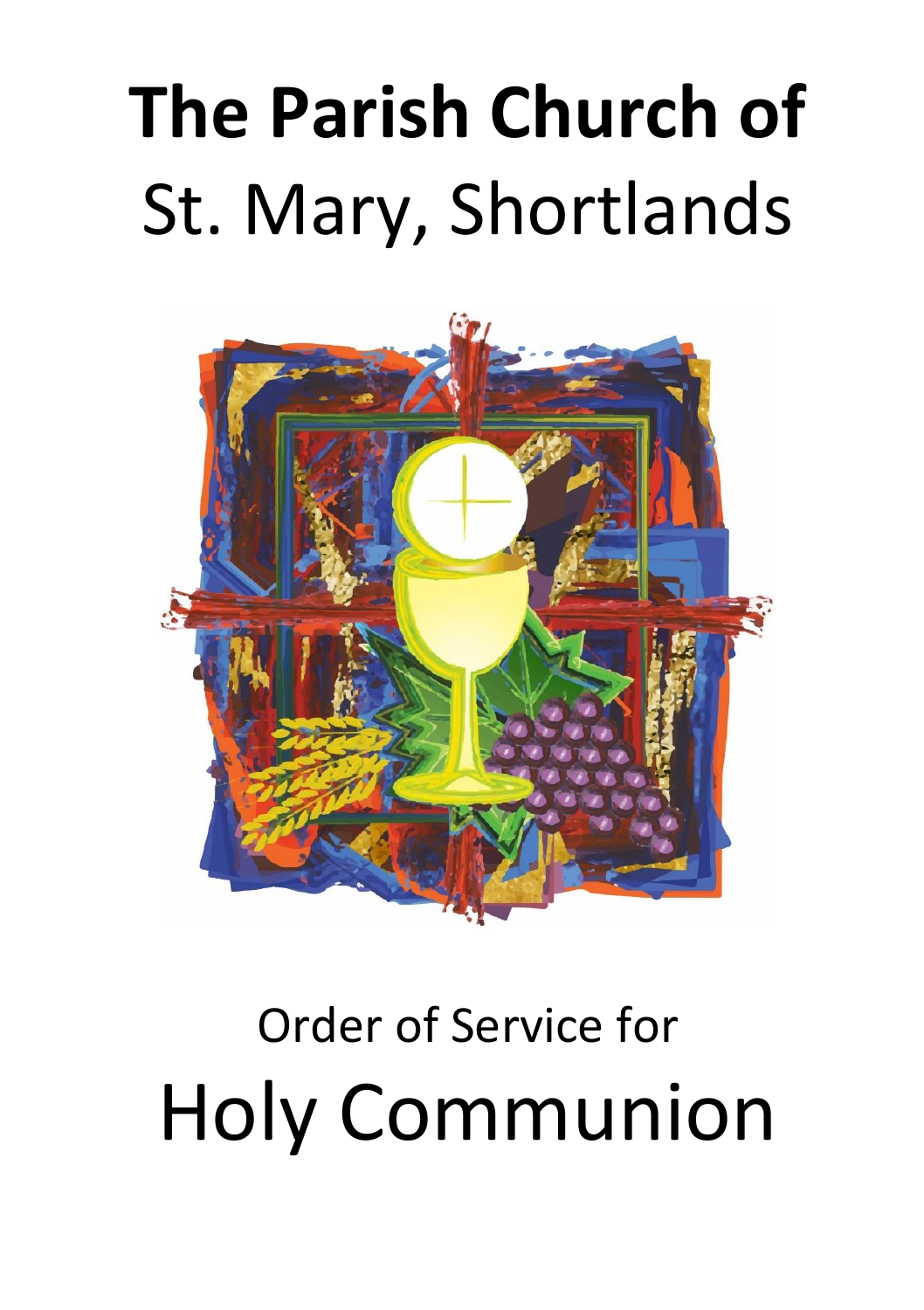# **Welcome and Introduction**

#### **Hymn**

#### **The Gathering**

In the name of the Father, and of the Son, and of the Holy Spirit. **Amen.**

The Lord be with you **and also with you.**

#### **Prayer of Preparation**

**Almighty God, to whom all hearts are open, all desires known, and from whom no secrets are hidden: cleanse the thoughts of our hearts by the inspiration of your Holy Spirit, that we may perfectly love you, and worthily magnify your holy name; through Christ our Lord. Amen.**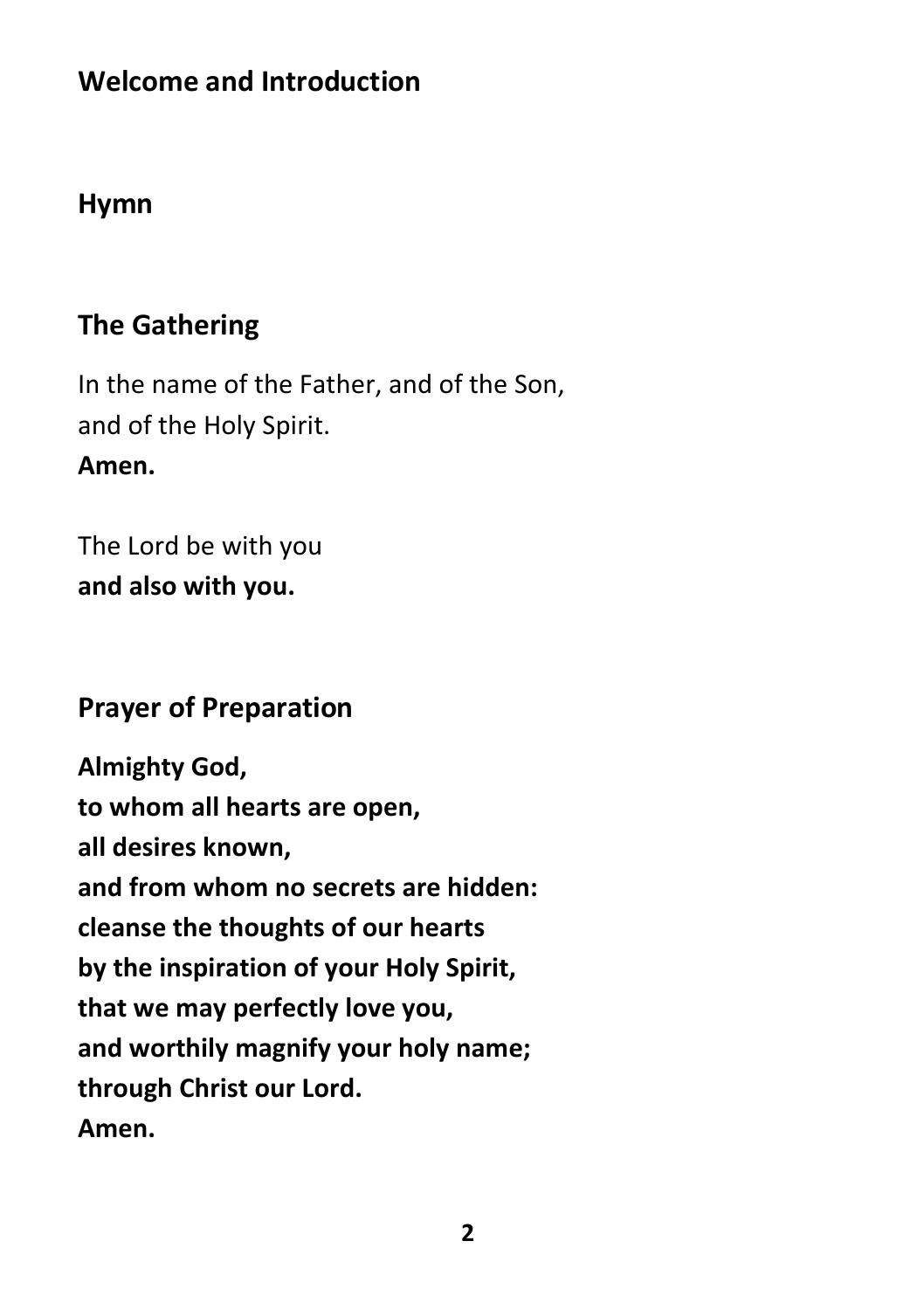# **Prayers of Penitence**

God so loved the world that he gave his only Son Jesus Christ to save us from our sins, to be our advocate in heaven, and to bring us to eternal life.

Let us then confess our sins in penitence and faith, firmly resolved to keep God's commandments and to live in love and peace with all.

**Almighty God, our heavenly father, we have sinned against you and against our neighbour in thought and word and deed, through negligence, through weakness, through our own deliberate fault.**

**We are truly sorry and repent of all our sins. For the sake of your son Jesus Christ, who died for us, forgive us all that is past and grant that we may serve you in newness of life to the glory of your name. Amen.**

# **Absolution**

Almighty God, who forgives all who truly repent, have mercy upon you, pardon and deliver you from all your sins, confirm and strengthen you in all goodness, and keep you in life eternal; through Jesus Christ our Lord. **Amen.**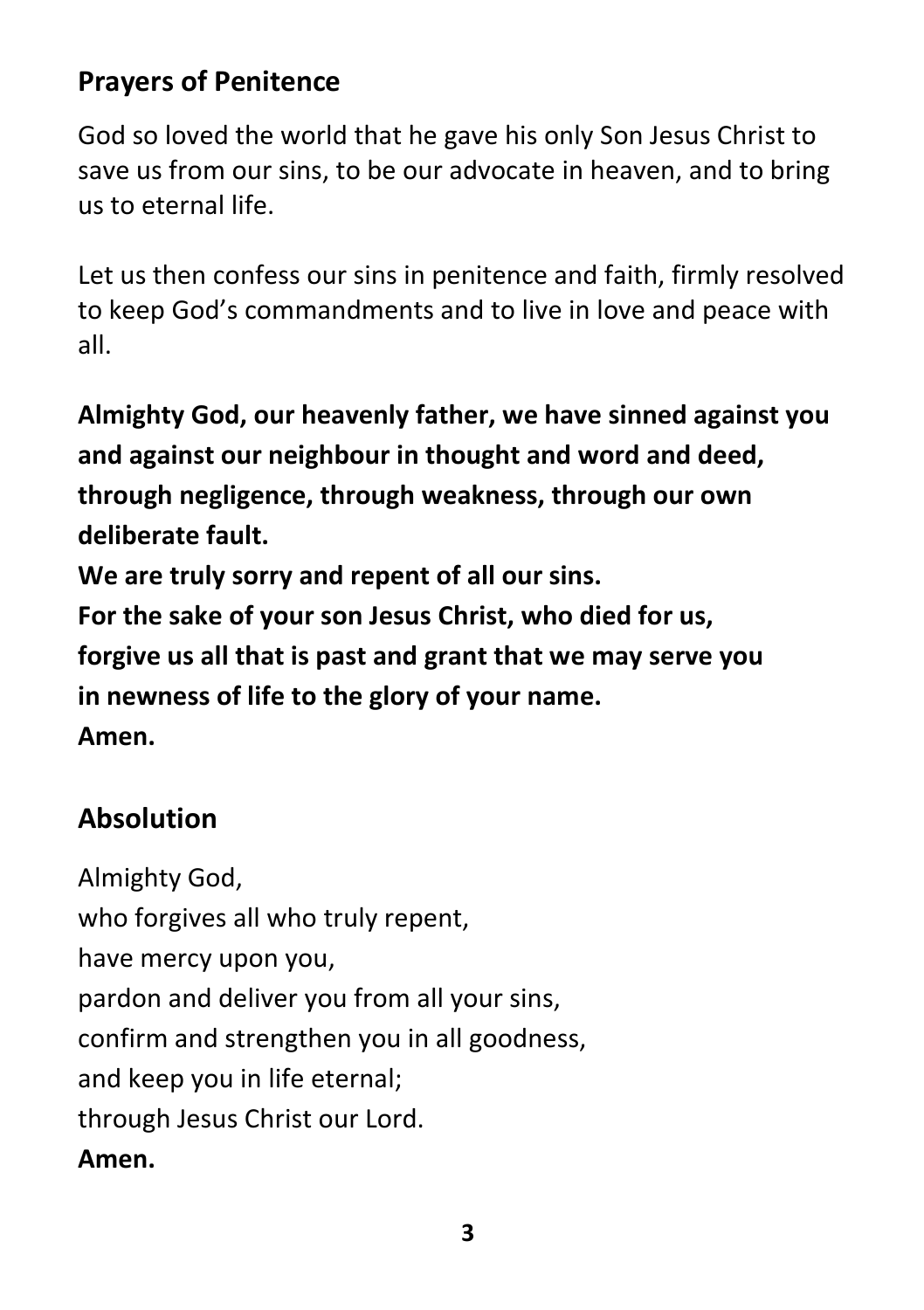# **Gloria in Excelsis**

Glory to God in the highest, and peace to his people on earth. Lord God, heavenly King, almighty God and Father, we worship you, we give you thanks, we praise you for your glory. Lord Jesus Christ, only Son of the Father, Lord God, Lamb of God, you take away the sin of the world: have mercy on us; you are seated at the right hand of the Father: receive our prayer. For you alone are the Holy One, you alone are the Lord, you alone are the Most High, Jesus Christ, with the Holy Spirit, in the glory of God the Father. Amen.

#### **The Collect**  *Please refer to the Pew Paper.*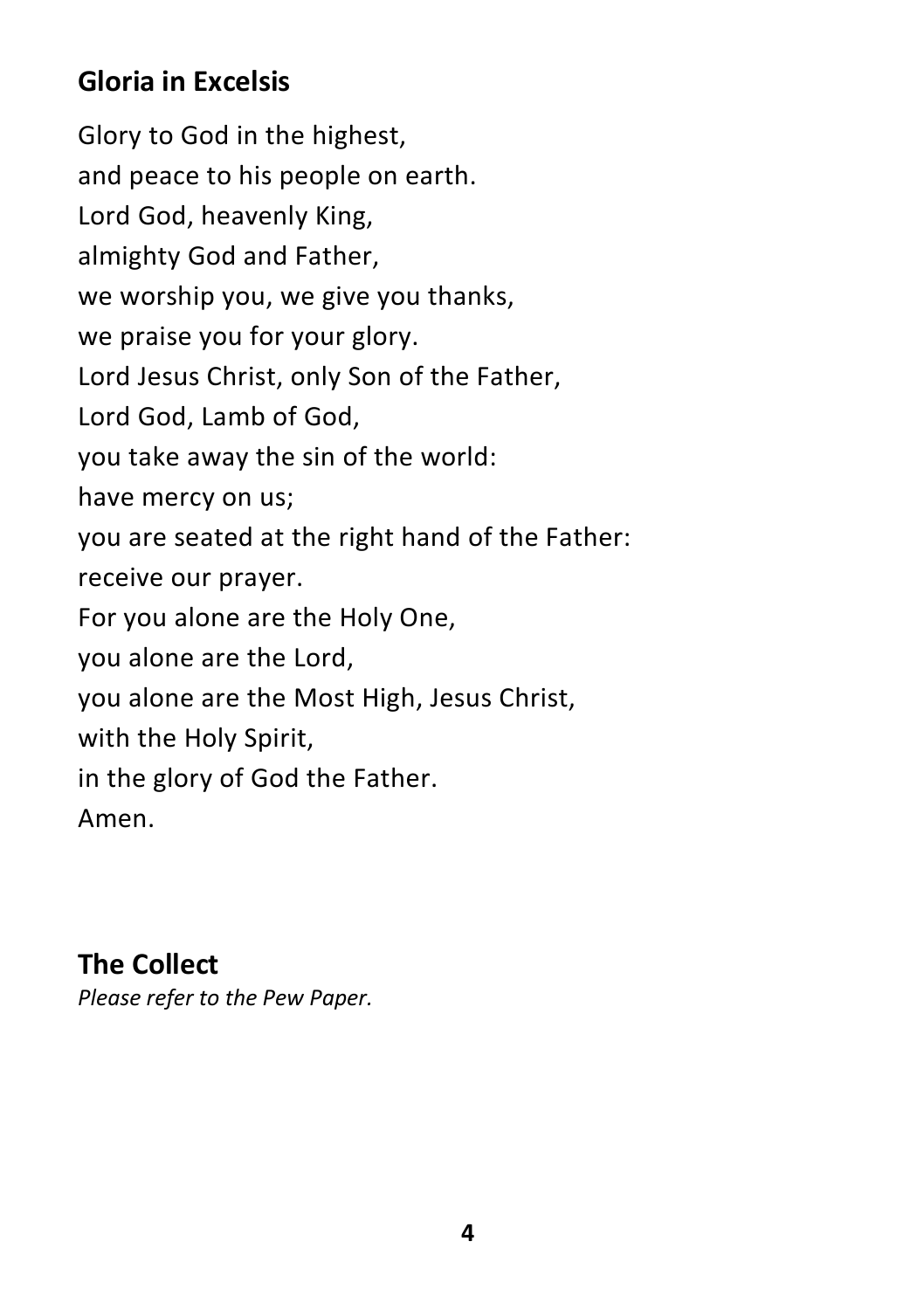# **The Liturgy of the Word**

*Please refer to the Pew Paper.*

## **Old or New Testament Reading**

*The following response may be used…*

This is the word of the Lord. **Thanks be to God.**

# **Gospel Reading**

*The following responses may be used…*

Hear the Gospel of our Lord Jesus Christ according to *N*. **Glory to you, O Lord.**

and

This is the Gospel of the Lord.

**Praise to you, O Christ.**

**Address**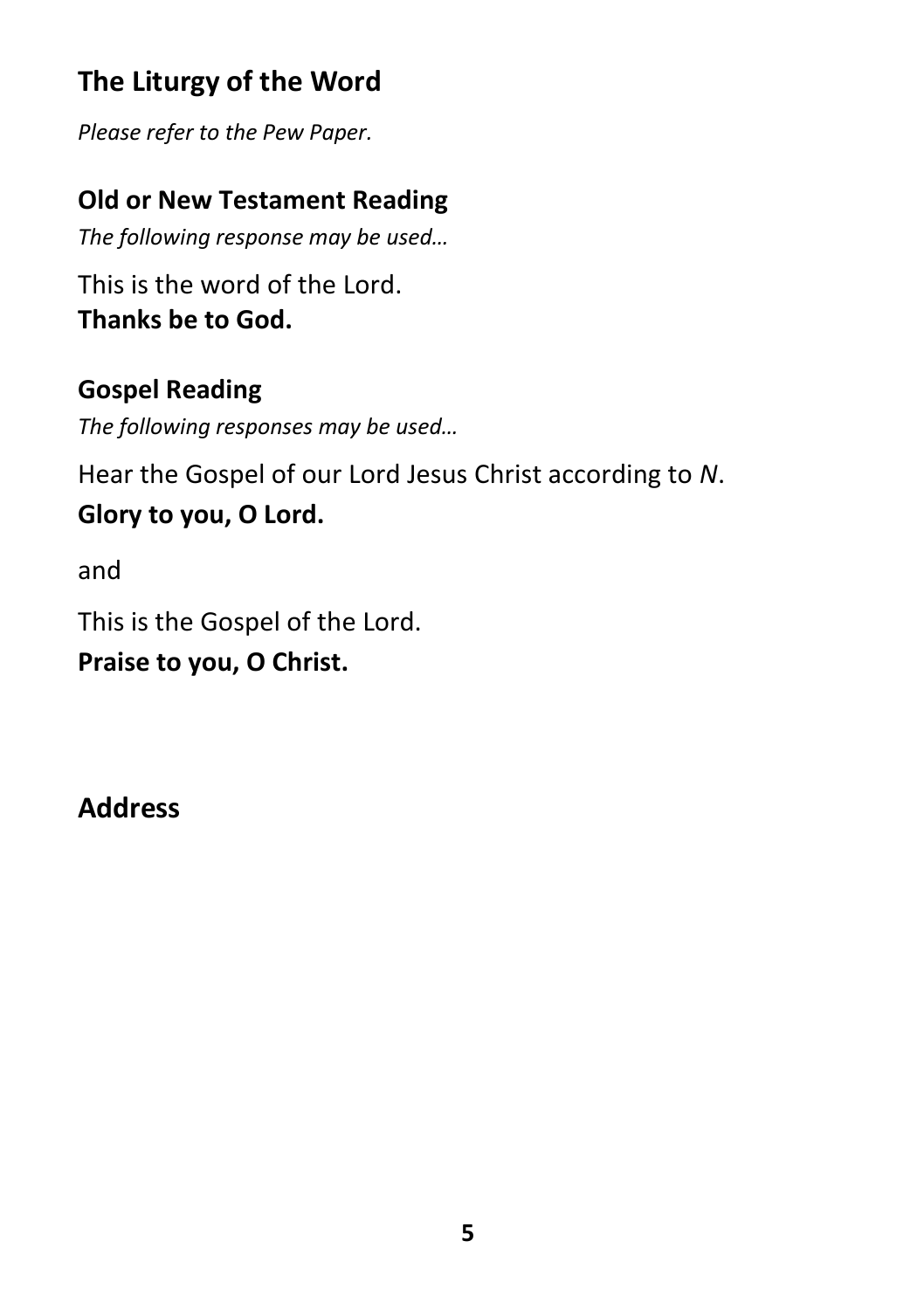# **The Creed**

We believe in one God, the Father, the Almighty,

maker of heaven and earth, of all that is, seen and unseen.

We believe in one Lord, Jesus Christ, the only Son of God,

eternally begotten of the Father, God from God, Light from Light, true God from true God, begotten not made,

of one being with the Father;

through Him all things were made.

For us and for our salvation he came down from heaven,

was incarnate from the Holy Spirit

and the Virgin Mary and was made man.

For our sake he was crucified under Pontius Pilate;

he suffered death and was buried.

On the third day he rose again in accordance with the scriptures; he ascended into heaven and is seated at the right hand of the Father.

He will come again in glory to judge the living and the dead, and his kingdom will have no end.

We believe in the Holy Spirit, the Lord, the giver of life,

who proceeds from the Father and the Son,

who with the Father and the Son is worshipped and glorified. who has spoken through the prophets.

We believe in one holy catholic and apostolic Church.

We acknowledge one baptism for the forgiveness of sins.

We look for the resurrection of the dead, and the life of the world to come.

#### **Amen**.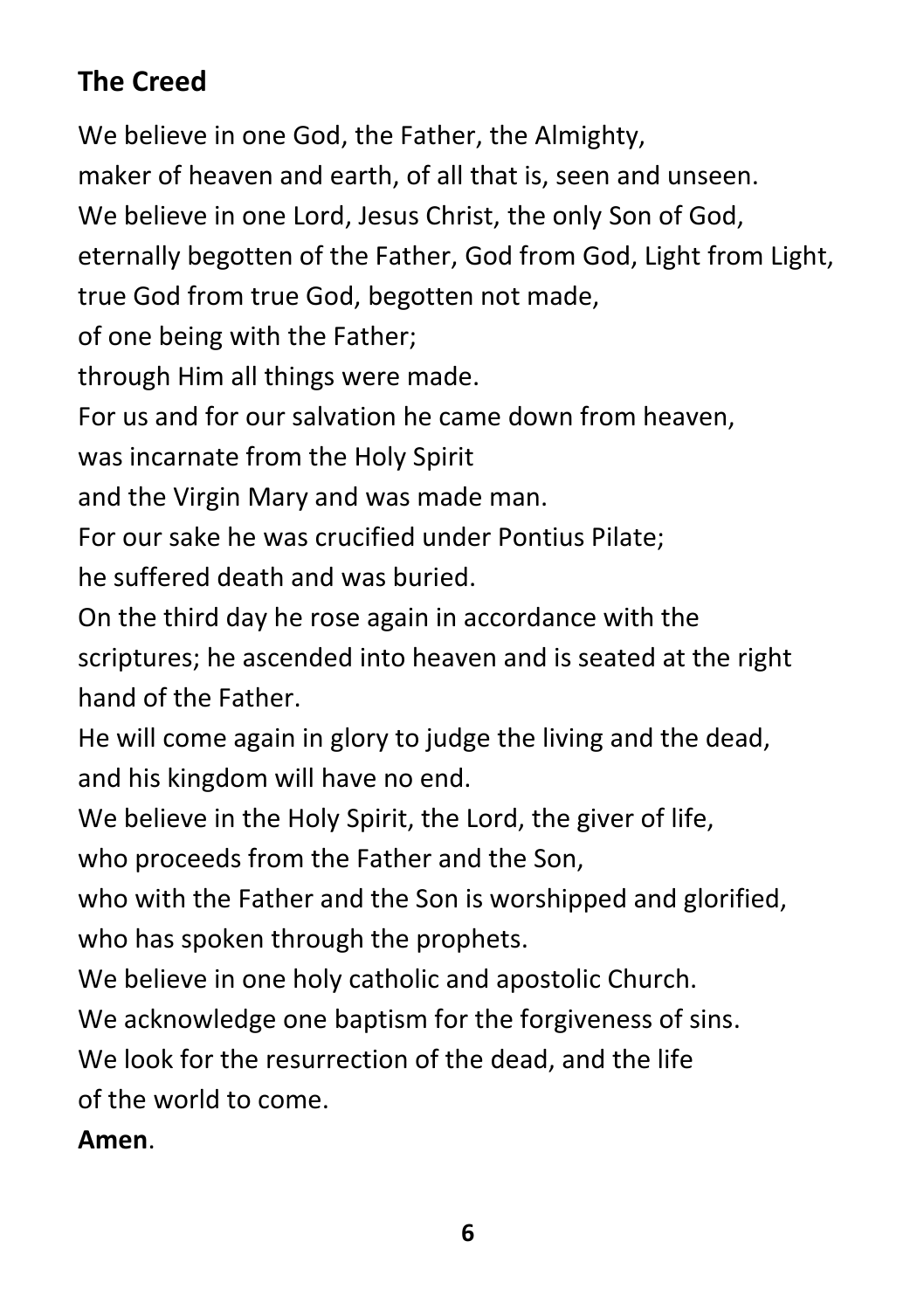# **Prayers of Intercession**

*This response may be used…* Lord, hear us. **Lord, graciously hear us.**

*And at the end*

Merciful Father, **accept these prayers for the sake of your Son, our Saviour, Jesus Christ. Amen.**

# **The Liturgy of the Sacrament**

#### **The Peace**

Christ is our peace. He has reconciled us to God in one body by the cross. We meet in his name and share his peace.

The peace of the Lord be always with you **and also with you.**

Let us acknowledge one another with a sign of peace.

# **Hymn**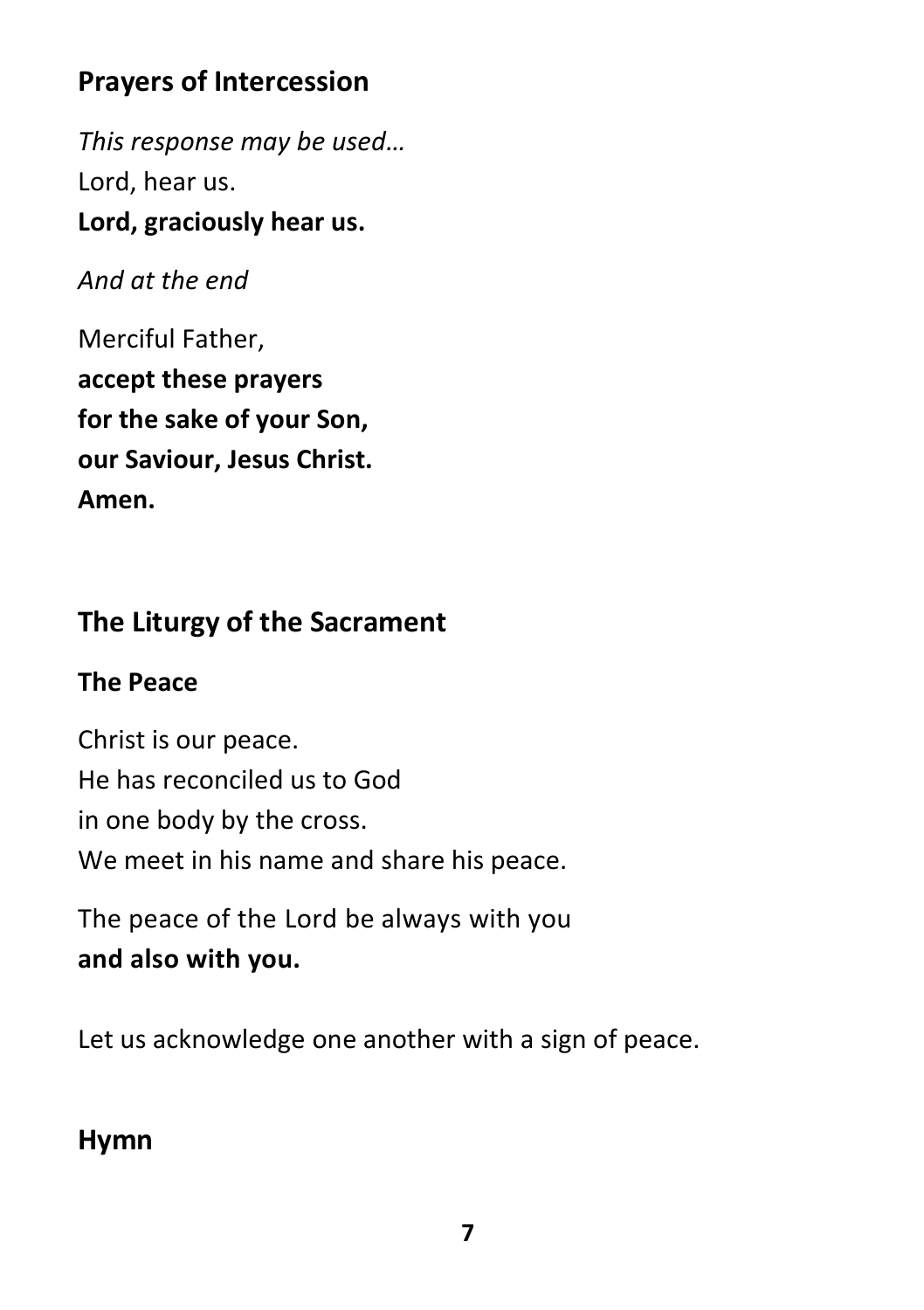# **The Eucharistic Prayer**

The Lord be with you **and also with you.**

Lift up your hearts. **We lift them to the Lord.**

Let us give thanks to the Lord our God. **It is right to give thanks and praise.**

Father, we give you thanks and praise through your beloved Son Jesus Christ, your living word, through whom you have created all things; who was sent by you in your great goodness to be our saviour.

By the power of the Holy Spirit he took flesh;

as your Son, born of the blessed Virgin,

he lived on earth and went about among us;

he opened wide his arms for us on the cross;

he put an end to death by dying for us;

and revealed the resurrection by rising to new life;

so he fulfilled your will and won for you a holy people.

Therefore with angels and archangels,

and with all the company of heaven, we proclaim

your great and glorious name for ever praising you and singing: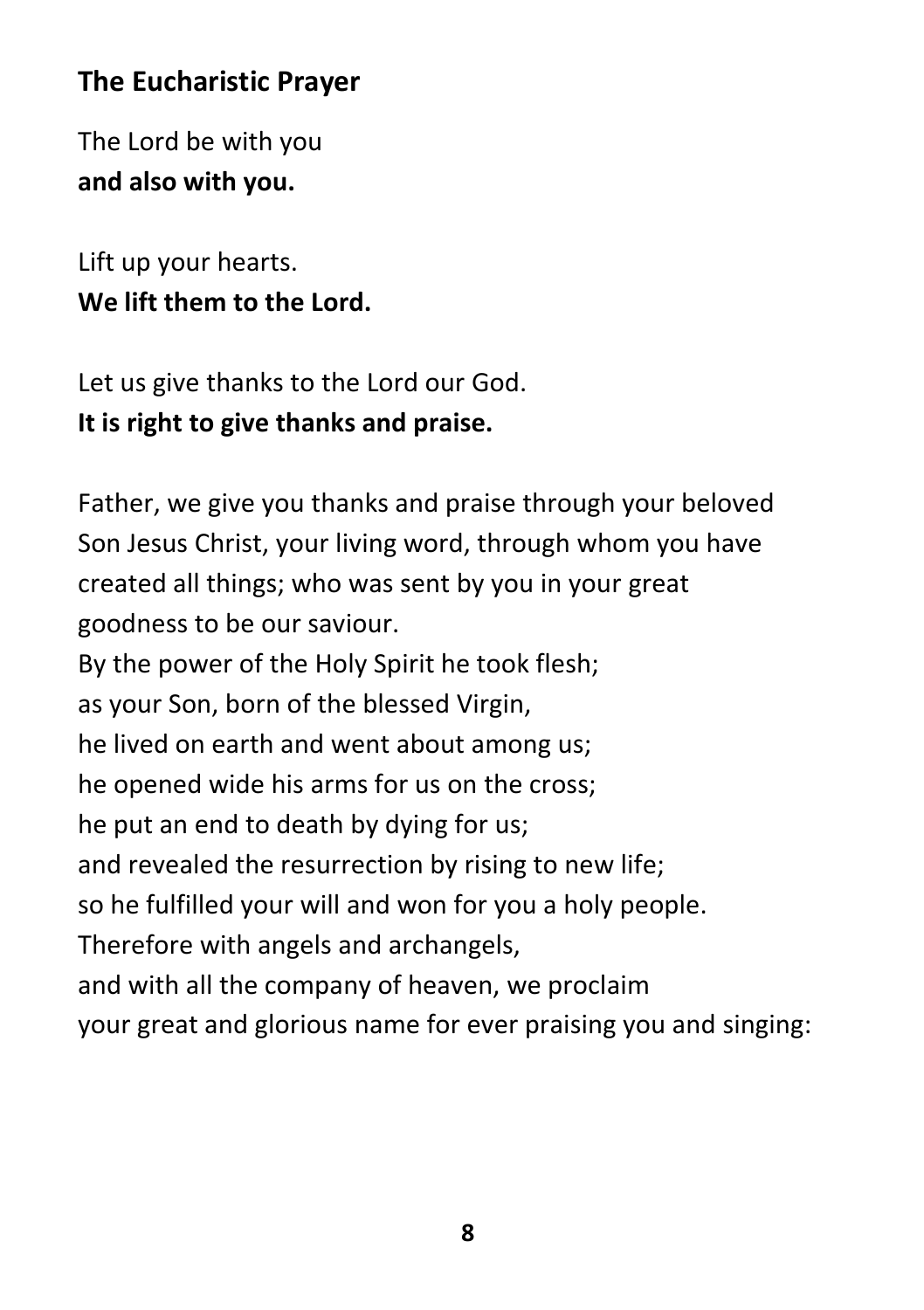**Holy, holy, holy Lord, God of power and might, heaven and earth are full of your glory. Hosanna in the highest. Blessed is he who comes in the name of the Lord. Hosanna in the highest.**

Lord, you are holy indeed, the source of all holiness; grant that by the power of your Holy Spirit, and according to your holy will, these gifts of bread and wine may be to us the body and blood of our Lord Jesus Christ. Who, in the same night that he was betrayed, took bread and gave you thanks; he broke it and gave it to his disciples, saying: take, eat; this is my body which is given for you; do this in remembrance of me.

In the same way, after supper he took the cup and gave you thanks; he gave it to them, saying: drink this all of you, this is my blood of the new covenant, which is shed for you and for many for the forgiveness of sins. Do this as often as you drink it, in remembrance of me.

**Christ has died: Christ is risen: Christ will come again.**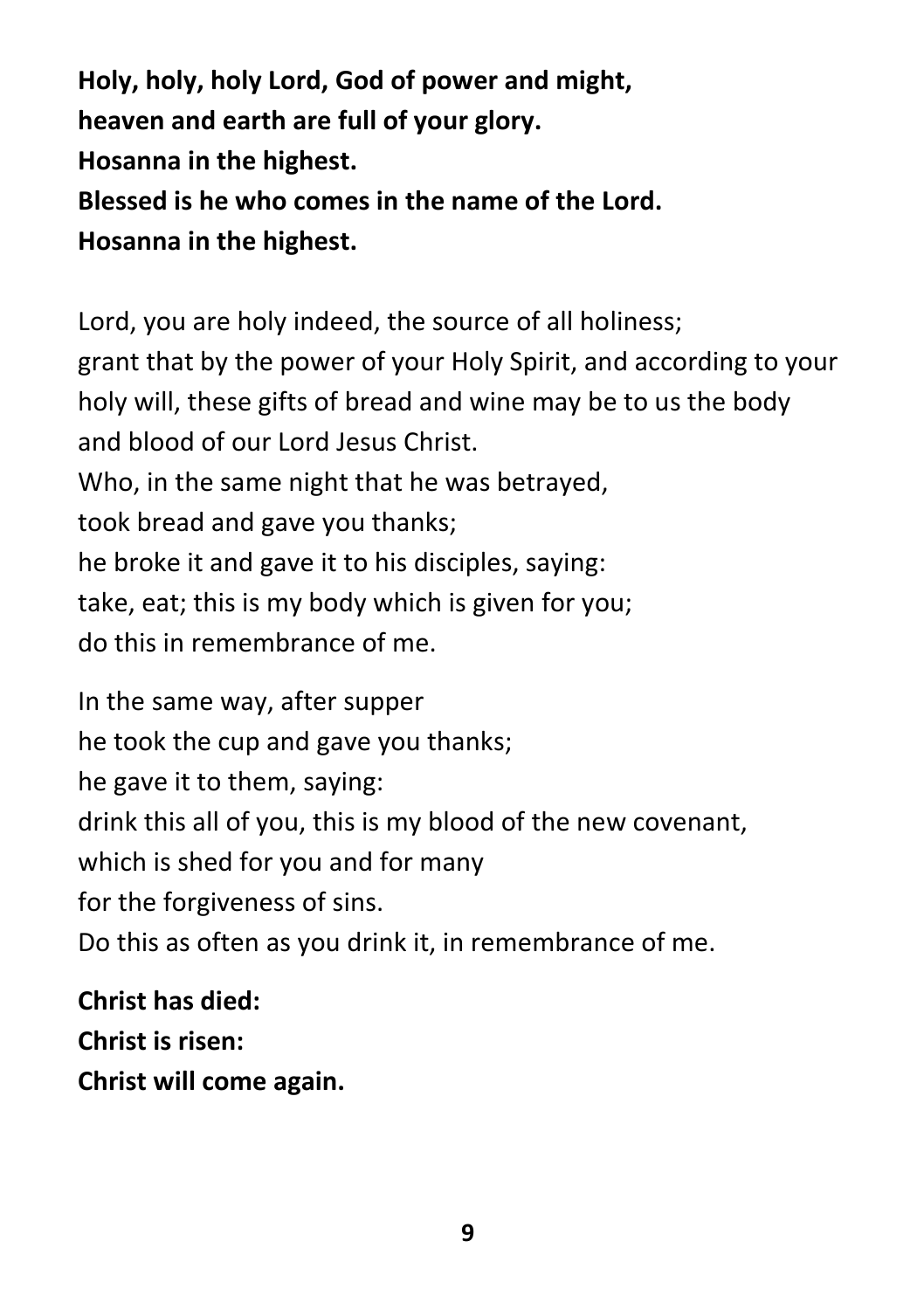And so, Father, calling to mind his death on the cross, his perfect sacrifice made once for the sins of the whole world; rejoicing in his mighty resurrection and glorious ascension, and looking for his coming in glory, we celebrate this memorial of our redemption. As we offer you this our sacrifice of praise and thanksgiving, we bring before you this bread and this cup and we thank you for counting us worthy to stand in your presence and serve you. Send the Holy Spirit on your people and gather into one in your kingdom all who share this one bread and one cup, so that we in the company of St. Mary and all the saints, may praise and glorify you for ever, through Jesus Christ our Lord; through him, with him, in him, in the unity of the Holy Spirit, all glory and honour be yours, Almighty Father, forever and ever. Amen.

#### **The Lord's Prayer**

Let us pray with confidence as our Saviour has taught us:

**Our Father, who art in heaven, hallowed be thy name; thy kingdom come; thy will be done; on earth as it is in heaven. Give us this day our daily bread.**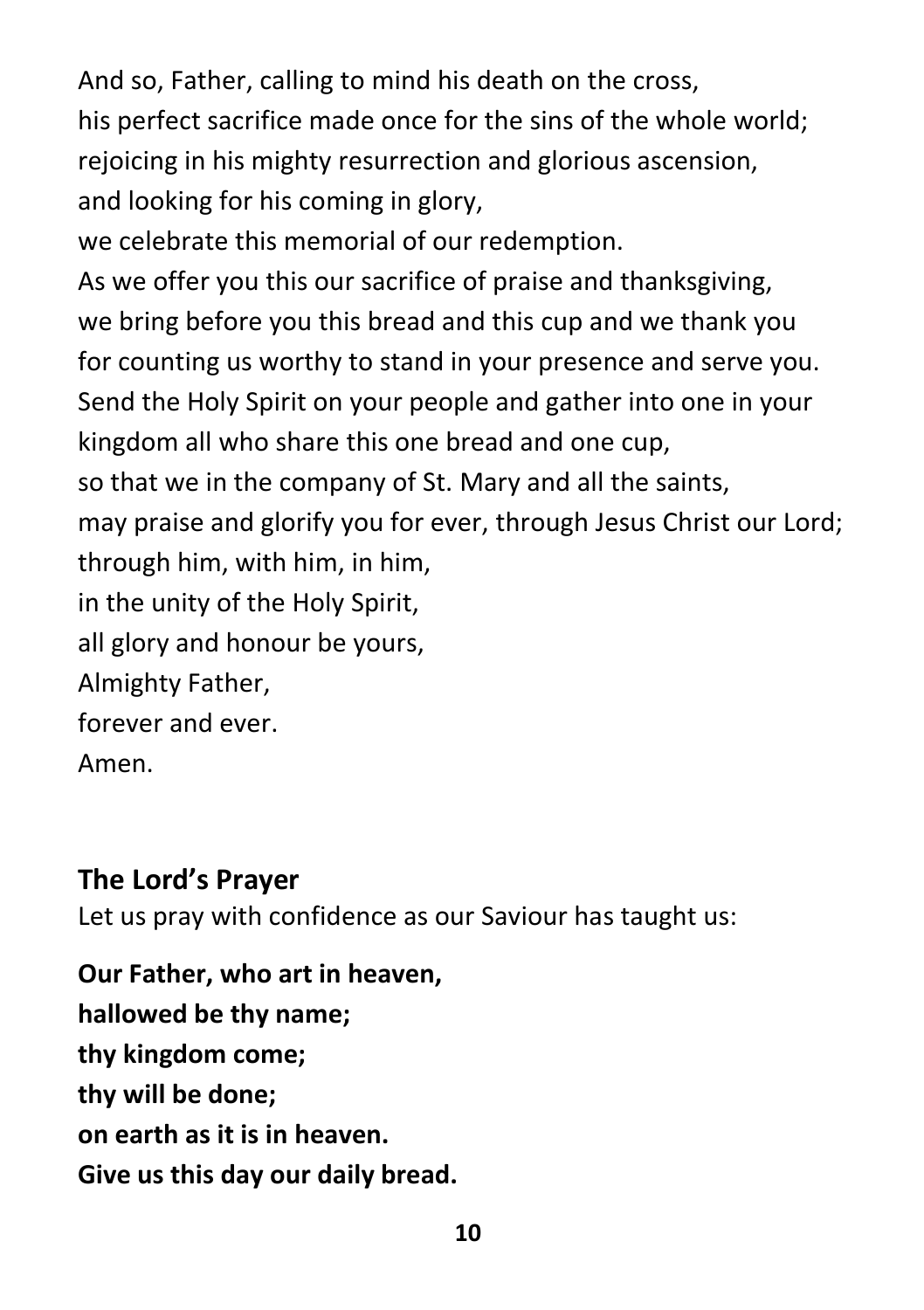**And forgive us our trespasses, as we forgive those who trespass against us. And lead us not into temptation; but deliver us from evil. For thine is the kingdom, the power and the glory, for ever and ever. Amen.**

#### **Breaking of the Bread**

We break this bread to share in the body of Christ. **Though we are many, we are one body, because we all share in one bread.**

# **Agnus Dei**

Jesus, Lamb of God, have mercy on us.

Jesus, bearer of our sins, have mercy on us.

Jesus, redeemer of the world, grant us peace.